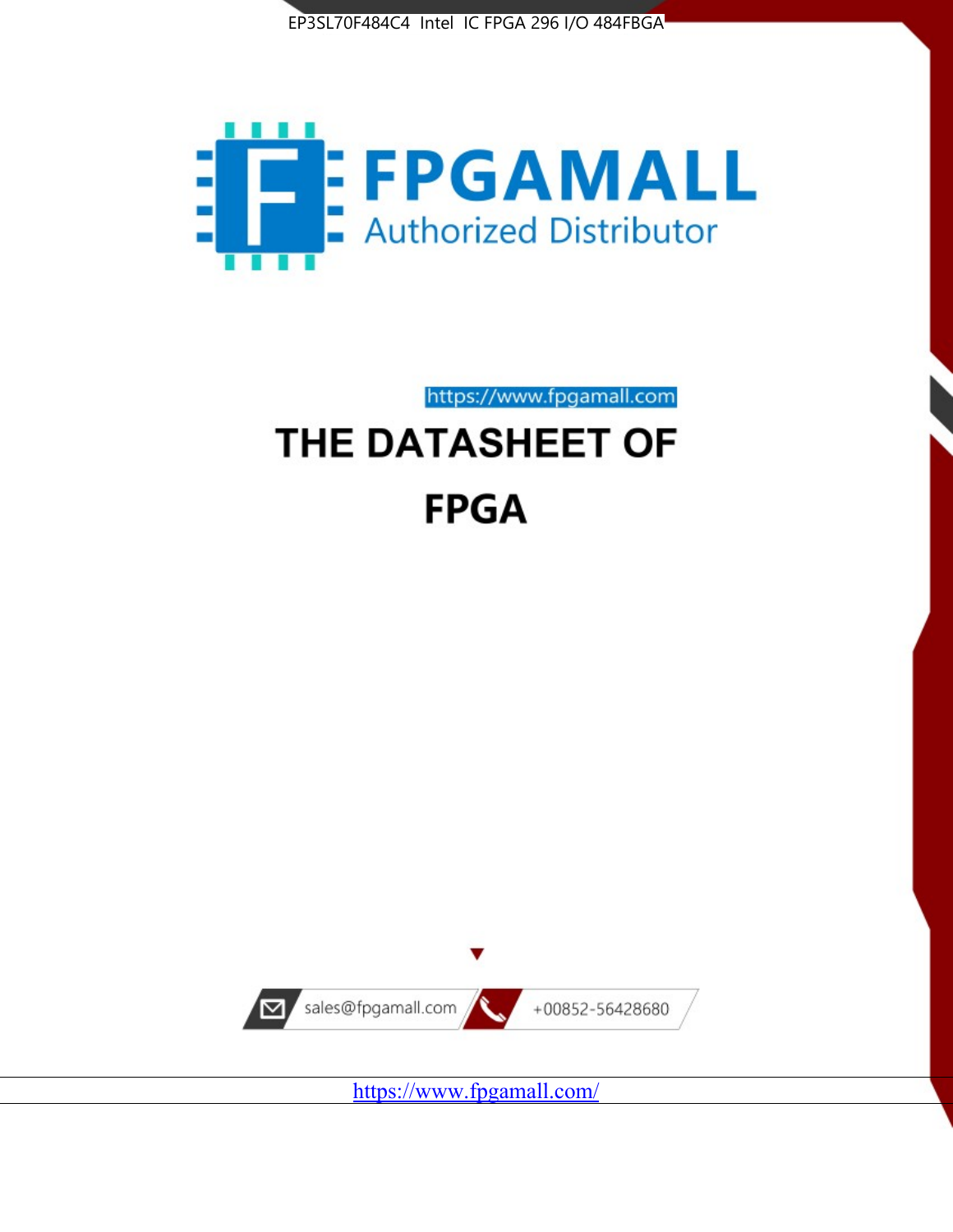EP3SL70F484C4 Intel IC FPGA 296 I/O 484FBGA



# **1. Stratix III Device Family Overview**

**SIII51001-1.8**

The Stratix® III family provides one of the most architecturally advanced, high-performance, low-power FPGAs in the marketplace.

Stratix III FPGAs lower power consumption through Altera's innovative Programmable Power Technology, which provides the ability to turn on the performance where needed and turn down the power consumption for blocks not in use. Selectable Core Voltage and the latest in silicon process optimizations are also employed to deliver the industry's lowest power, high-performance FPGAs.

Specifically designed for ease of use and rapid system integration, the Stratix III FPGA family offers two variants optimized to meet different application needs:

- The Stratix III *L* family provides balanced logic, memory, and multiplier ratios for mainstream applications.
- The Stratix III *E* family is memory- and multiplier-rich for data-centric applications.

Modular I/O banks with a common bank structure for vertical migration lend efficiency and flexibility to the high-speed I/O. Package and die enhancements with dynamic on-chip termination, output delay, and current strength control provide best-in-class signal integrity.

Based on a 1.1-V, 65-nm all-layer copper SRAM process, the Stratix III family is a programmable alternative to custom ASICs and programmable processors for high-performance logic, digital signal processing (DSP), and embedded designs.

Stratix III devices include optional configuration bit stream security through volatile or non-volatile 256-bit Advanced Encryption Standard (AES) encryption. Where ultra-high reliability is required, Stratix III devices include automatic error detection circuitry to detect data corruption by soft errors in the configuration random-access memory (CRAM) and user memory cells.

# **Features Summary**

Stratix III devices offer the following features:

- 48,000 to 338,000 equivalent logic elements (LEs) (refer to Table 1–1)
- 2,430 to 20,497 Kbits of enhanced TriMatrix memory consisting of three RAM block sizes to implement true dual-port memory and FIFO buffers
- High-speed DSP blocks provide dedicated implementation of 9×9, 12×12, 18×18, and 36×36 multipliers (at up to 550 MHz), multiply-accumulate functions, and finite impulse response (FIR) filters
- I/O:GND:PWR ratio of 8:1:1 along with on-die and on-package decoupling for robust signal integrity
- Programmable Power Technology, which minimizes power while maximizing device performance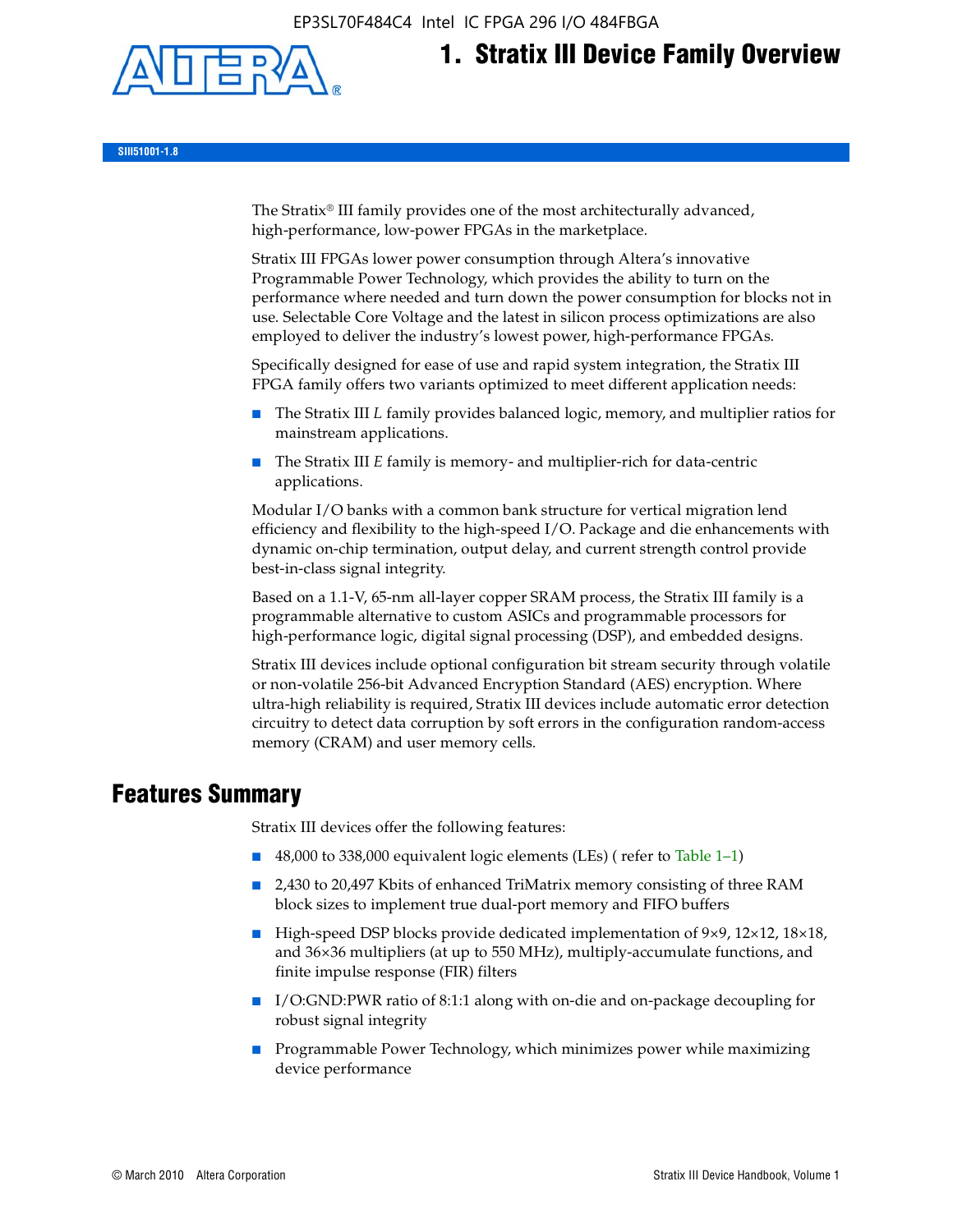- Selectable Core Voltage, available in low-voltage devices (L ordering code suffix), enables selection of lowest power or highest performance operation
- Up to 16 global clocks, 88 regional clocks, and 116 peripheral clocks per device
- Up to 12 phase-locked loops (PLLs) per device that support PLL reconfiguration, clock switchover, programmable bandwidth, clock synthesis, and dynamic phase shifting
- Memory interface support with dedicated DQS logic on all I/O banks
- Support for high-speed external memory interfaces including DDR, DDR2, DDR3 SDRAM, RLDRAM II, QDR II, and QDR II+ SRAM on up to 24 modular I/O banks
- Up to 1,104 user I/O pins arranged in 24 modular I/O banks that support a wide range of industry I/O standards
- Dynamic On-Chip Termination (OCT) with auto calibration support on all  $I/O$ banks
- High-speed differential I/O support with serializer/deserializer (SERDES) and dynamic phase alignment (DPA) circuitry for 1.6 Gbps performance
- Support for high-speed networking and communications bus standards including SPI-4.2, SFI-4, SGMII, Utopia IV, 10 Gigabit Ethernet XSBI, Rapid I/O, and NPSI
- The only high-density, high-performance FPGA with support for 256-bit AES volatile and non-volatile security key to protect designs
- Robust on-chip hot socketing and power sequencing support
- Integrated cyclical redundancy check (CRC) for configuration memory error detection with critical error determination for high availability systems support
- Built-in error correction coding (ECC) circuitry to detect and correct data errors in M144K TriMatrix memory blocks
- Nios<sup>®</sup> II embedded processor support
- Support for multiple intellectual property megafunctions from Altera® MegaCore® functions and Altera Megafunction Partners Program (AMPPSM)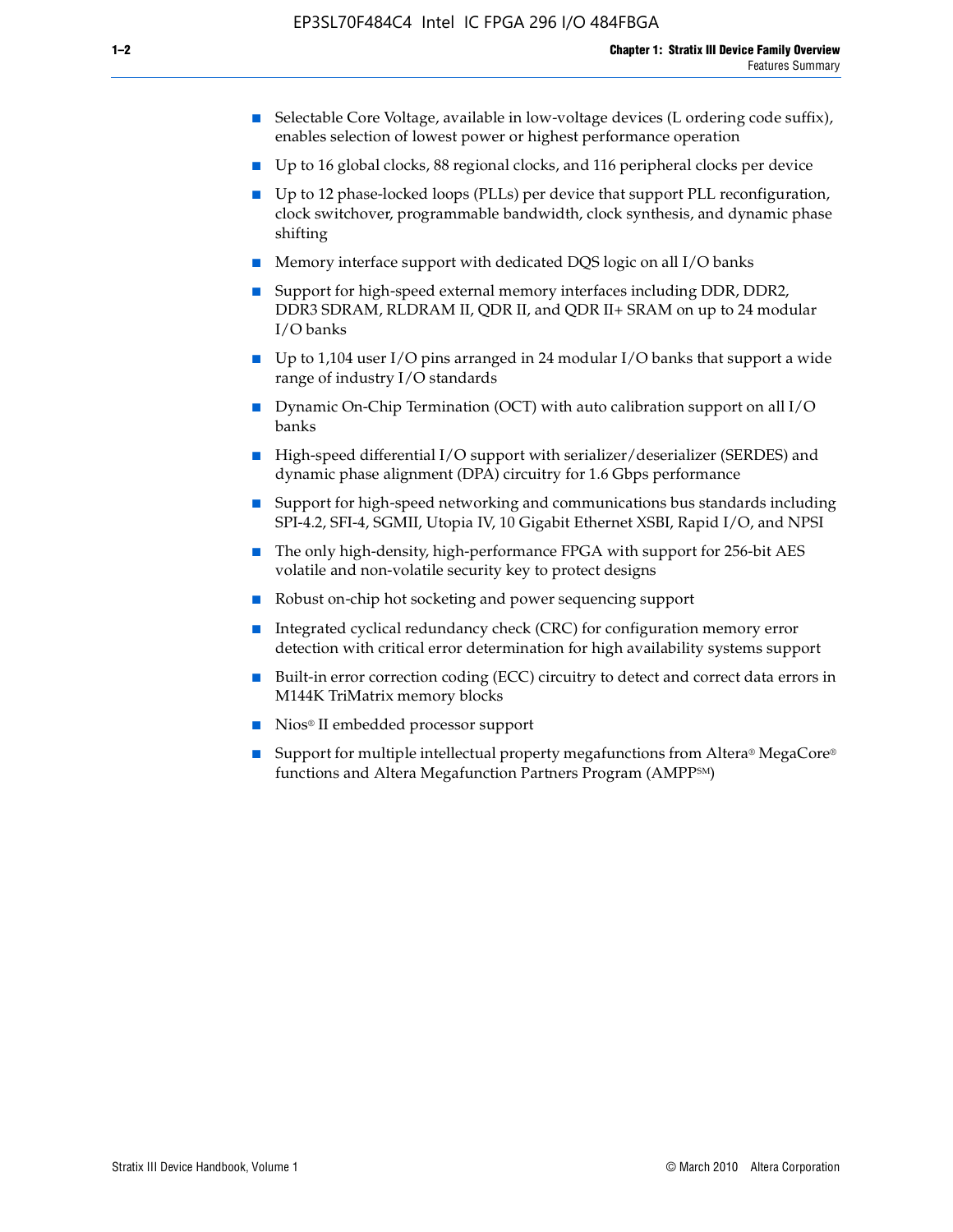#### Table 1–1 lists the Stratix III FPGA family features.

|                                       | Device/<br><b>Feature</b> | <b>ALMs</b> | <b>LEs</b> | M9K<br><b>Blocks</b> | <b>M144K</b><br><b>Blocks</b> | <b>MLAB</b><br><b>Blocks</b> | <b>Total</b><br>Embedded<br><b>RAM Kbits</b> | <b>MLAB</b><br><b>RAM</b><br><b>Kbits</b><br>(1) | <b>Total</b><br><b>RAM</b><br>Kbits $(2)$ | $18\times18$ -bit<br><b>Multipliers</b><br>(FIR Mode) | <b>PLLs</b><br>(3) |
|---------------------------------------|---------------------------|-------------|------------|----------------------|-------------------------------|------------------------------|----------------------------------------------|--------------------------------------------------|-------------------------------------------|-------------------------------------------------------|--------------------|
|                                       | EP3SL50                   | 19K         | 47.5K      | 108                  | 6                             | 950                          | 1,836                                        | 297                                              | 2,133                                     | 216                                                   | 4                  |
|                                       | EP3SL70                   | 27K         | 67.5K      | 150                  | 6                             | 1,350                        | 2,214                                        | 422                                              | 2,636                                     | 288                                                   | 4                  |
| <b>Stratix III</b>                    | EP3SL110                  | 43K         | 107.5K     | 275                  | 12                            | 2,150                        | 4,203                                        | 672                                              | 4,875                                     | 288                                                   | 8                  |
| Logic<br>Family                       | EP3SL150                  | 57K         | 142.5K     | 355                  | 16                            | 2,850                        | 5,499                                        | 891                                              | 6,390                                     | 384                                                   | 8                  |
|                                       | EP3SL200                  | 80K         | 200K       | 468                  | 36                            | 4,000                        | 9,396                                        | 1,250                                            | 10,646                                    | 576                                                   | 12                 |
|                                       | EP3SL340                  | 135K        | 337.5K     | 1,040                | 48                            | 6,750                        | 16,272                                       | 2,109                                            | 18,381                                    | 576                                                   | 12                 |
|                                       | EP3SE50                   | 19K         | 47.5K      | 400                  | 12                            | 950                          | 5,328                                        | 297                                              | 5,625                                     | 384                                                   | 4                  |
| <b>Stratix III</b><br><b>Enhanced</b> | EP3SE80                   | 32K         | 80K        | 495                  | 12                            | 1,600                        | 6,183                                        | 500                                              | 6,683                                     | 672                                                   | 8                  |
| Family                                | EP3SE110                  | 43K         | 107.5K     | 639                  | 16                            | 2,150                        | 8,055                                        | 672                                              | 8,727                                     | 896                                                   | 8                  |
|                                       | EP3SE260                  | 102K        | 255K       | 864                  | 48                            | 5,100                        | 14,688                                       | 1,594                                            | 16,282                                    | 768                                                   | 12                 |

**Notes to Table 1–1:**

(1) MLAB ROM mode supports twice the number of MLAB RAM Kbits.

(2) For total ROM Kbits, use this equation to calculate: Total ROM Kbits = Total Embedded RAM Kbits +  $[(# of MLAB blocks × 640)/1024]$ 

(3) The availability of the PLLs shown in this column is based on the device with the largest package. Refer to the *[Clock Networks and PLLs in Stratix](http://www.altera.com/literature/hb/stx3/stx3_siii51006.pdf)  [III Devices](http://www.altera.com/literature/hb/stx3/stx3_siii51006.pdf)* chapter in volume 1 of the *Stratix III Device Handbook* for the availability of the PLLs for each device.

> The Stratix III logic family (*L*) offers balanced logic, memory, and multipliers to address a wide range of applications, while the enhanced family (*E*) offers more memory and multipliers per logic and is ideal for wireless, medical imaging, and military applications.

Stratix III devices are available in space-saving FineLine BGA (FBGA) packages (refer to Table 1–2 and Table 1–3).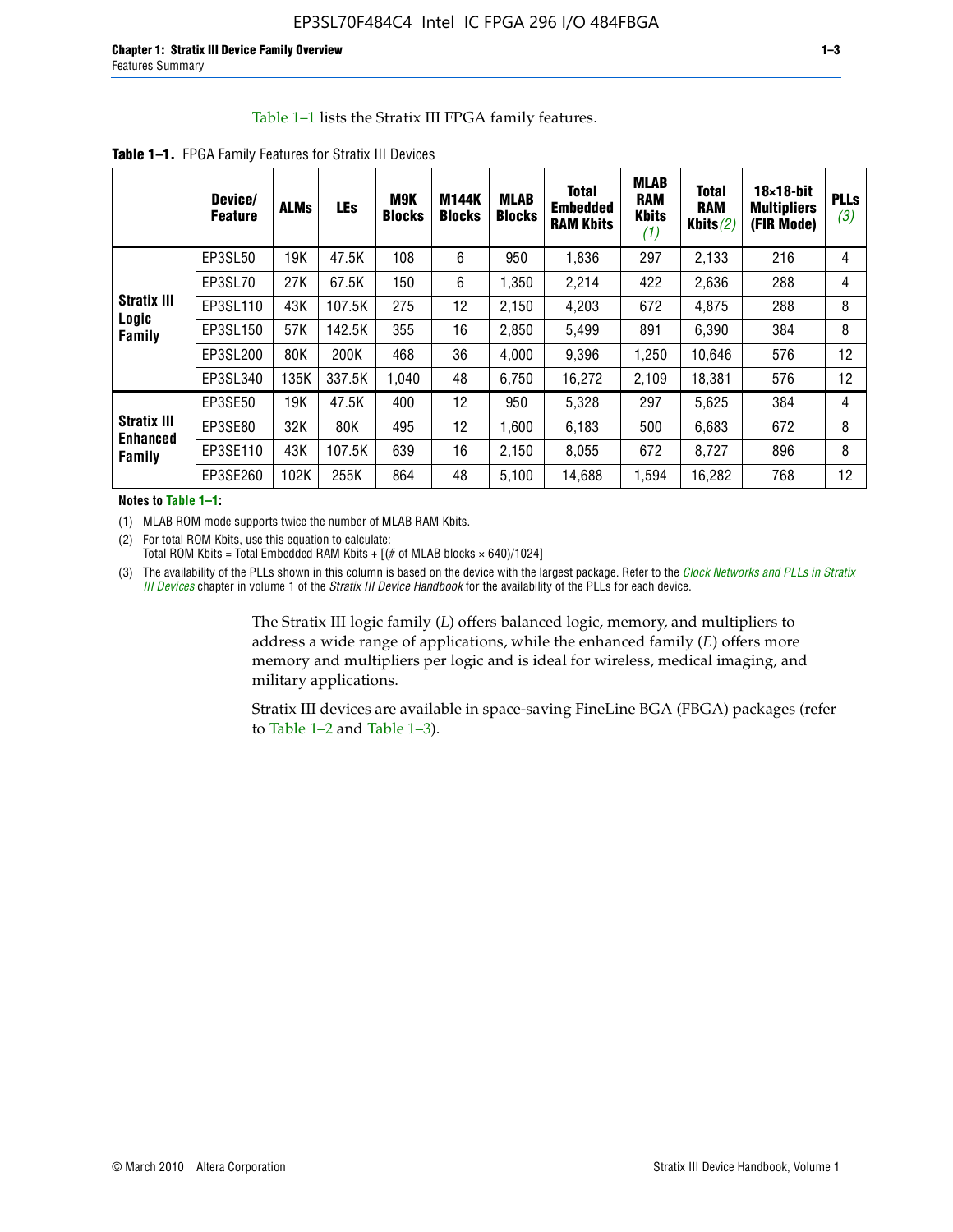Table 1–2 lists the Stratix III FPGA package options and I/O pin counts.

**Table 1–2.** Package Options and I/O Pin Counts *(Note 1)*

| <b>Device</b> | 484-Pin<br><b>FineLine</b><br>BGA(2) | <b>780-Pin</b><br><b>FineLine</b><br>BGA(2) | 1152-Pin<br><b>FineLine</b><br>BGA(2) | <b>1517-Pin</b><br><b>FineLine BGA</b><br>(3) | <b>1760-Pin</b><br><b>FineLine BGA</b><br>(3) |
|---------------|--------------------------------------|---------------------------------------------|---------------------------------------|-----------------------------------------------|-----------------------------------------------|
| EP3SL50       | 296                                  | 488                                         |                                       |                                               |                                               |
| EP3SL70       | 296                                  | 488                                         |                                       |                                               |                                               |
| EP3SL110      |                                      | 488                                         | 744                                   |                                               |                                               |
| EP3SL150      |                                      | 488                                         | 744                                   |                                               |                                               |
| EP3SL200      |                                      | 488 $(5)$                                   | 744                                   | 976                                           |                                               |
| EP3SL340      |                                      |                                             | 744(4)                                | 976                                           | 1,120                                         |
| EP3SE50       | 296                                  | 488                                         |                                       |                                               |                                               |
| EP3SE80       |                                      | 488                                         | 744                                   |                                               |                                               |
| EP3SE110      |                                      | 488                                         | 744                                   |                                               |                                               |
| EP3SE260      |                                      | /488(5)                                     | 744                                   | 976                                           |                                               |

#### **Notes to Table 1–2:**

(1) The arrows indicate vertical migration.

- (2) All I/O pin counts include eight dedicated clock inputs (CLK1p, CLK1n, CLK3p, CLK3n, CLK8p, CLK8n, CLK10p, and CLK10n) that can be used for data inputs.
- (3) All I/O pin counts include eight dedicated clock inputs (CLK1p, CLK1n, CLK3p, CLK3n, CLK8p, CLK8n, CLK10p, and CLK10n) and eight dedicated corner PLL clock inputs (PLL\_L1\_CLKp, PLL\_L1\_CLKn, PLL\_L4\_CLKp, PLL\_L4\_CLKn, PLL\_R4\_CLKp, PLL\_R4\_CLKn, PLL\_R1\_CLKp, and PLL\_R1\_CLKn) that can be used for data inputs.
- (4) The EP3SL340 FPGA is offered only in the H1152 package, but not offered in the F1152 package.
- (5) The EP3SE260 and EP3SL200 FPGAs are offered only in the H780 package, but not offered in the F780 package.

All Stratix III devices support vertical migration within the same package (for example, you can migrate between the EP3SL50 and EP3SL70 devices in the 780-pin FineLine BGA package). Vertical migration allows you to migrate to devices whose dedicated pins, configuration pins, and power pins are the same for a given package across device densities.

To ensure that a board layout supports migratable densities within one package offering, enable the applicable vertical migration path within the Quartus® II software. On the Assignments menu, point to **Device** and click **Migration Devices**. You can migrate from the *L* family to the *E* family without increasing the number of LEs available. This minimizes the cost of vertical migration.

Table 1–3 lists the Stratix III FineLine BGA (FBGA) package sizes.

| Table 1-3. FineLine BGA Package Sizes |  |
|---------------------------------------|--|
|---------------------------------------|--|

| <b>Dimension</b>     | <b>484 Pin</b> | <b>780 Pin</b> | <b>1152 Pin</b> | <b>1517 Pin</b> | <b>1760 Pin</b> |
|----------------------|----------------|----------------|-----------------|-----------------|-----------------|
| Pitch (mm)           | 1.00           | 1.00           | 1.00            | 1.00            | 1.00            |
| Area (mmª)           | 529            | 841            | 1.225           | 1.600           | 1.849           |
| Length/Width (mm/mm) | 23/23          | 29/29          | 35/35           | 40/40           | 43/43           |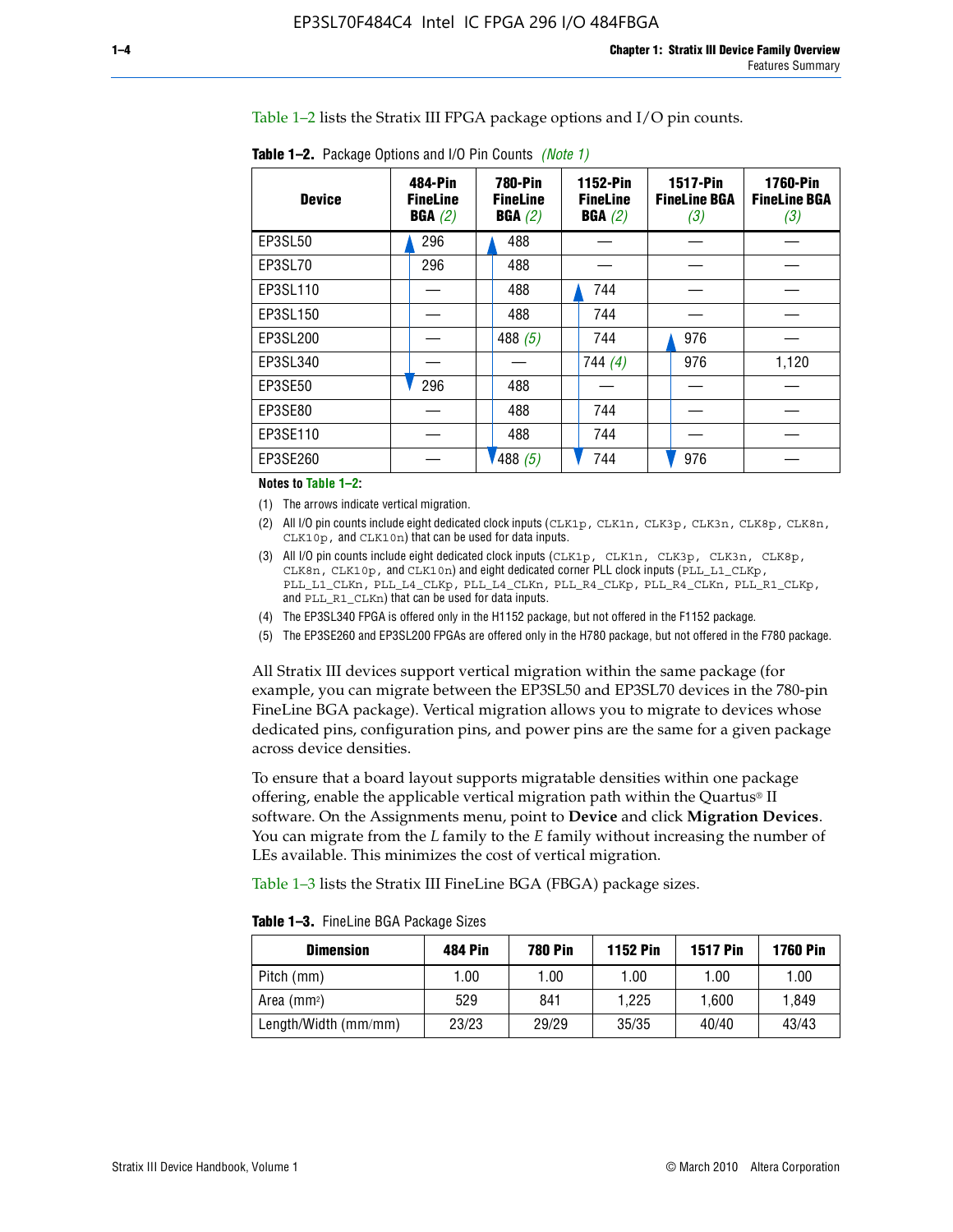Table 1–4 lists the Stratix III Hybrid FineLine BGA (HBGA) package sizes.

**Table 1–4.** Hybrid FineLine BGA Package Sizes

| <b>Dimension</b>        | <b>780 Pin</b> | <b>1152 Pin</b> |
|-------------------------|----------------|-----------------|
| Pitch (mm)              | 1.00           | 1.00            |
| Area (mm <sup>2</sup> ) | 1.089          | 1.600           |
| Length/Width (mm/mm)    | 33/33          | 40/40           |

Stratix III devices are available in up to three speed grades: –2, –3, and –4, with –2 being the fastest. Stratix III devices are offered in both commercial and industrial temperature range ratings with leaded and lead-free packages. Selectable Core Voltage is available in specially marked low-voltage devices (*L* ordering code suffix).

Table 1–5 lists the Stratix III device speed grades.

Table 1-5. Speed Grades for Stratix III Devices (Part 1 of 2)

| <b>Device</b> | <b>Temperature</b><br>Grade | 484 - Pin<br><b>FineLine</b><br><b>BGA</b> | <b>780-Pin</b><br><b>FineLine</b><br><b>BGA</b> | <b>780-Pin</b><br><b>Hybrid</b><br><b>FineLine</b><br><b>BGA</b> | 1152-Pin<br><b>FineLine</b><br><b>BGA</b> | 1152-Pin<br><b>Hybrid</b><br><b>FineLine</b><br><b>BGA</b> | 1517-Pin<br><b>FineLine</b><br><b>BGA</b> | 1760-Pin<br><b>FineLine</b><br><b>BGA</b> |
|---------------|-----------------------------|--------------------------------------------|-------------------------------------------------|------------------------------------------------------------------|-------------------------------------------|------------------------------------------------------------|-------------------------------------------|-------------------------------------------|
| EP3SL50       | Commercial                  | $-2, -3, -4,$<br>$-4L$                     | $-2, -3, -4,$<br>$-4L$                          |                                                                  |                                           |                                                            |                                           |                                           |
|               | Industrial                  | $-3, -4, -4L$                              | $-3, -4, -4L$                                   | $\overline{\phantom{0}}$                                         | $\equiv$                                  | $\overline{\phantom{0}}$                                   | $\equiv$                                  | $\overline{\phantom{0}}$                  |
| EP3SL70       | Commercial                  | $-2, -3, -4,$<br>$-41$                     | $-2, -3, -4,$<br>$-41$                          |                                                                  |                                           |                                                            |                                           |                                           |
|               | Industrial                  | $-3, -4, -4L$                              | $-3, -4, -4L$                                   | $\equiv$                                                         |                                           | $\overline{\phantom{0}}$                                   |                                           | $\overline{\phantom{0}}$                  |
| EP3SL110      | Commercial                  |                                            | $-2, -3, -4,$<br>$-4L$                          |                                                                  | $-2, -3, -4,$<br>$-4L$                    |                                                            |                                           |                                           |
|               | Industrial                  | $\equiv$                                   | $-3, -4, -4L$                                   |                                                                  | $-3, -4, -4L$                             | $\frac{1}{2}$                                              | $\equiv$                                  | $\overline{\phantom{0}}$                  |
| EP3SL150      | Commercial                  |                                            | $-2, -3, -4,$<br>$-4L$                          |                                                                  | $-2, -3, -4,$<br>$-4L$                    |                                                            |                                           |                                           |
|               | Industrial                  |                                            | $-3, -4, -4L$                                   | $\overline{\phantom{m}}$                                         | $-3, -4, -4L$                             | $\overline{\phantom{0}}$                                   |                                           |                                           |
| EP3SL200      | Commercial                  |                                            |                                                 | $-2, -3, -4,$<br>$-4L$                                           | $-2,-3,-4,$<br>$-4L$                      |                                                            | $-2,-3,-4,$<br>$-4L$                      |                                           |
|               | Industrial (1)              | $\equiv$                                   | $\frac{1}{2}$                                   |                                                                  | $-3, -4, -4L$ $-3, -4, -4L$               | $\frac{1}{1}$                                              | $-3, -4, -4L$                             | $\frac{1}{1}$                             |
| EP3SL340      | Commercial                  | $\overline{\phantom{0}}$                   |                                                 |                                                                  | $\overline{\phantom{0}}$                  |                                                            | $-2, -3, -4$ $-2, -3, -4$                 | $-2, -3, -4$                              |
|               | Industrial (1)              | $\equiv$                                   |                                                 | $\qquad \qquad -$                                                | $\frac{1}{2}$                             |                                                            | $-3, -4, -4L$ $-3, -4, -4L$               | $-3, -4, -4L$                             |
| EP3SE50       | Commercial                  | $-2, -3, -4,$<br>$-4L$                     | $-2, -3, -4,$<br>$-4L$                          |                                                                  |                                           |                                                            |                                           |                                           |
|               | Industrial                  | $-3, -4, -4L$                              | $-3, -4, -4L$                                   | $\equiv$                                                         | $\equiv$                                  |                                                            | $\equiv$                                  | $\equiv$                                  |
| EP3SE80       | Commercial                  |                                            | $-2, -3, -4,$<br>$-41$                          |                                                                  | $-2, -3, -4,$<br>$-4L$                    |                                                            |                                           |                                           |
|               | Industrial                  |                                            | $-3, -4, -4L$                                   |                                                                  | $-3, -4, -4L$                             | $\overline{\phantom{0}}$                                   | $\equiv$                                  | $\qquad \qquad$                           |
| EP3SE110      | Commercial                  |                                            | $-2, -3, -4,$<br>$-4L$                          |                                                                  | $-2, -3, -4,$<br>$-4L$                    |                                                            |                                           |                                           |
|               | Industrial                  |                                            | $-3, -4, -4L$                                   | $\overline{\phantom{0}}$                                         | $-3, -4, -4L$                             |                                                            |                                           |                                           |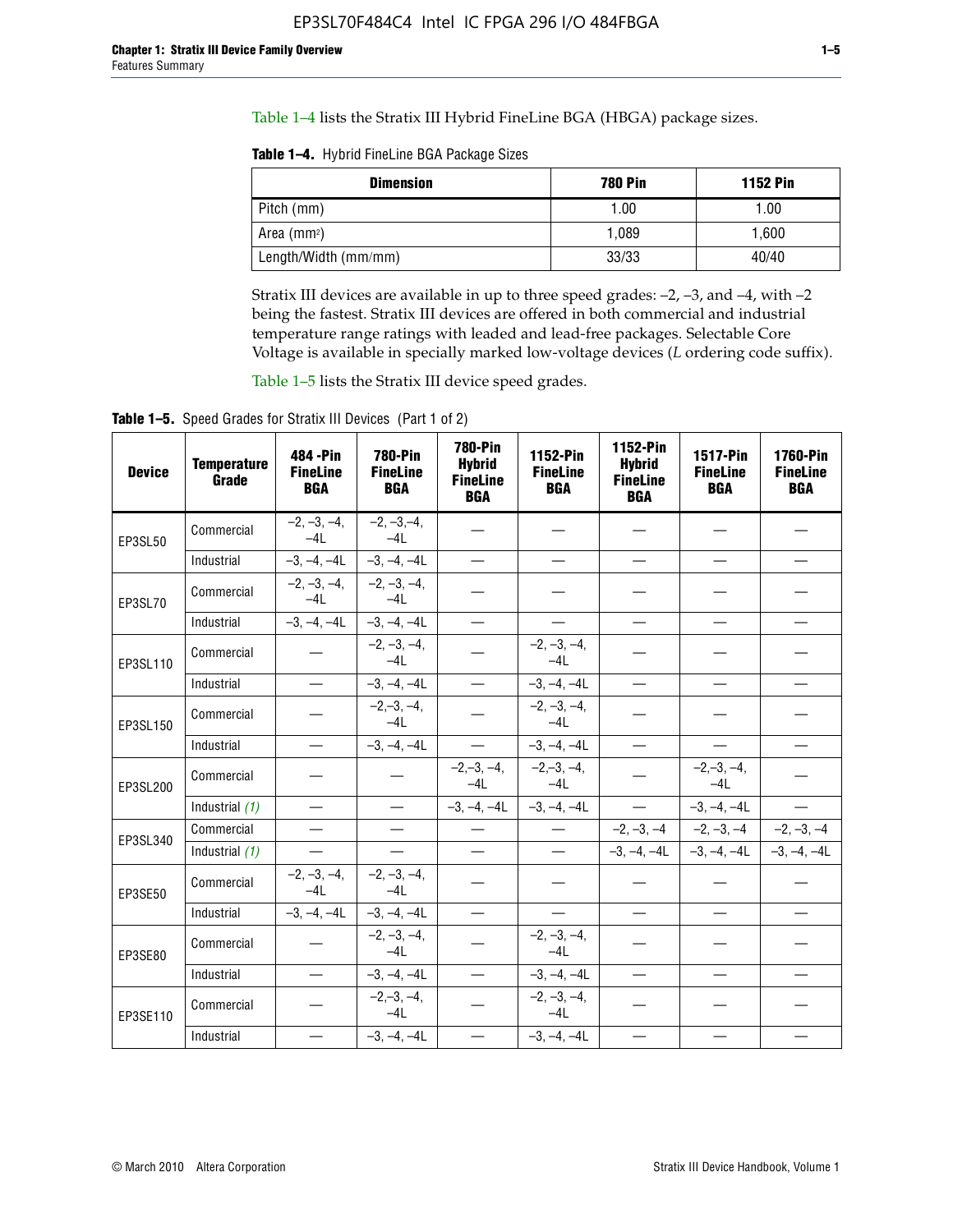| <b>Device</b> | <b>Temperature</b><br>Grade | 484 - Pin<br><b>FineLine</b><br>BGA | <b>780-Pin</b><br><b>FineLine</b><br><b>BGA</b> | 780-Pin<br><b>Hybrid</b><br><b>FineLine</b><br><b>BGA</b> | 1152-Pin<br><b>FineLine</b><br><b>BGA</b> | 1152-Pin<br><b>Hybrid</b><br><b>FineLine</b><br><b>BGA</b> | <b>1517-Pin</b><br><b>FineLine</b><br><b>BGA</b> | <b>1760-Pin</b><br><b>FineLine</b><br><b>BGA</b> |
|---------------|-----------------------------|-------------------------------------|-------------------------------------------------|-----------------------------------------------------------|-------------------------------------------|------------------------------------------------------------|--------------------------------------------------|--------------------------------------------------|
| EP3SE260      | Commercial                  |                                     |                                                 | $-2, -3, -4,$<br>$-4L$                                    | $-2, -3, -4,$<br>$-4L$                    |                                                            | $-2, -3, -4,$<br>$-4L$                           |                                                  |
|               | Industrial $(1)$            |                                     |                                                 | $-3, -4, -4L$                                             | $-3, -4, -4L$                             |                                                            | $-3, -4, -4L$                                    |                                                  |

**Table 1–5.** Speed Grades for Stratix III Devices (Part 2 of 2)

**Note to Table 1–5:**

(1) For EP3SL340, EP3SL200, and EP3SE260 devices, the industrial junction temperature range for –4L is 0–100°C, regardless of supply voltage.

# **Architecture Features**

The following section describes the various features of the Stratix III family FPGAs.

### **Logic Array Blocks and Adaptive Logic Modules**

The Logic Array Block (LAB) is composed of basic building blocks known as Adaptive Logic Modules (ALMs) that can be configured to implement logic, arithmetic, and register functions. Each LAB consists of ten ALMs, carry chains, shared arithmetic chains, LAB control signals, local interconnect, and register chain connection lines. ALMs are part of a unique, innovative logic structure that delivers faster performance, minimizes area, and reduces power consumption. ALMs expand the traditional 4-input look-up table architecture to 7 inputs, increasing performance by reducing LEs, logic levels, and associated routing. In addition, ALMs maximize DSP performance with dedicated functionality to efficiently implement adder trees and other complex arithmetic functions. The Quartus II Compiler places associated logic in an LAB or adjacent LABs, allowing the use of local, shared arithmetic chain, and register chain connections for performance and area efficiency.

The Stratix III LAB has a new derivative called Memory LAB (or MLAB), which adds SRAM memory capability to the LAB. MLAB is a superset of the LAB and includes all LAB features. MLABs support a maximum of 320 bits of simple dual-port Static Random Access Memory (SRAM). Each ALM in an MLAB can be configured as a 16×2 block, resulting in a configuration of 16×20 simple dual port SRAM block. MLAB and LAB blocks always co-exist as pairs in all Stratix III families, allowing up to 50% of the logic (LABs) to be traded for memory (MLABs).



f For more information about LABs and ALMs, refer to the *[Logic Array Blocks and](http://www.altera.com/literature/hb/stx3/stx3_siii51002.pdf)  [Adaptive Logic Modules in Stratix III Devices](http://www.altera.com/literature/hb/stx3/stx3_siii51002.pdf)* chapter.



For more information about MLAB modes, features and design considerations, refer to the *[TriMatrix Embedded Memory Blocks in Stratix III Devices](http://www.altera.com/literature/hb/stx3/stx3_siii51004.pdf)* chapter.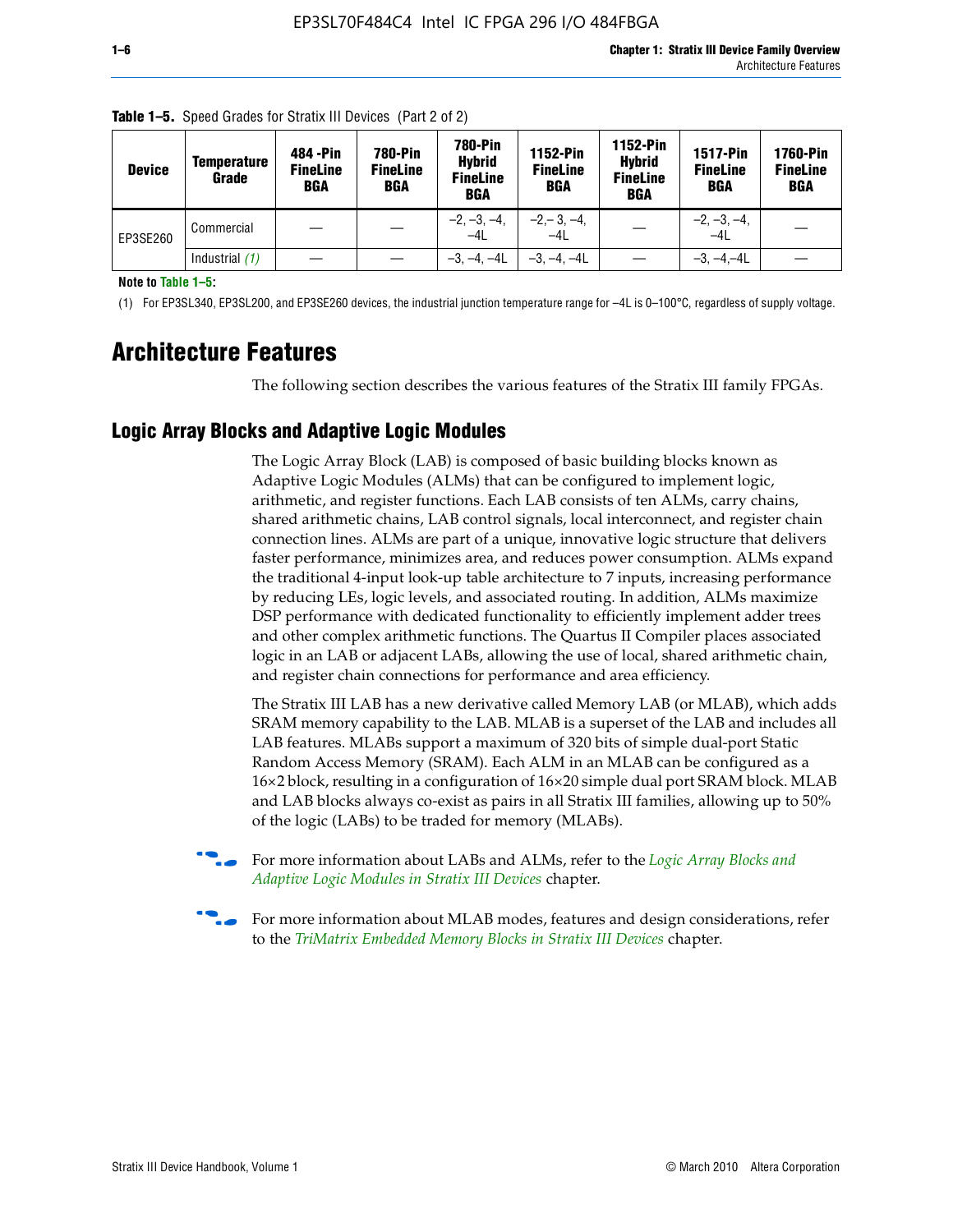#### **MultiTrack Interconnect**

In the Stratix III architecture, connections between ALMs, TriMatrix memory, DSP blocks, and device I/O pins are provided by the MultiTrack interconnect structure with DirectDrive technology. The MultiTrack interconnect consists of continuous, performance-optimized row and column interconnects that span fixed distances. A routing structure with fixed length resources for all devices allows predictable and repeatable performance when migrating through different device densities. The MultiTrack interconnect provides 1-hop connection to 34 adjacent LABs, 2-hop connections to 96 adjacent LABs and 3-hop connections to 160 adjacent LABs.

DirectDrive technology is a deterministic routing technology that ensures identical routing resource usage for any function regardless of placement in the device. The MultiTrack interconnect and DirectDrive technology simplify the integration stage of block-based designing by eliminating the reoptimization cycles that typically follow design changes and additions. The Quartus II Compiler also automatically places critical design paths on faster interconnects to improve design performance.

#### f For more information, refer to the *[MultiTrack Interconnect in Stratix III Devices](http://www.altera.com/literature/hb/stx3/stx3_siii51003.pdf)* chapter.

#### **TriMatrix Embedded Memory Blocks**

TriMatrix embedded memory blocks provide three different sizes of embedded SRAM to efficiently address the needs of Stratix III FPGA designs. TriMatrix memory includes the following blocks:

- 320-bit MLAB blocks optimized to implement filter delay lines, small FIFO buffers, and shift registers
- 9-Kbit M9K blocks that can be used for general purpose memory applications
- 144-Kbit M144K blocks that are ideal for processor code storage, packet and video frame buffering

Each embedded memory block can be independently configured to be a single- or dual-port RAM, ROM, or shift register via the Quartus II MegaWizard™ Plug-In Manager. Multiple blocks of the same type can also be stitched together to produce larger memories with minimal timing penalty. TriMatrix memory provides up to 16,272 Kbits of embedded SRAM at up to 600 MHz operation.

For more information about TriMatrix memory blocks, modes, features, and design considerations, refer to the *[TriMatrix Embedded Memory Blocks in Stratix III Devices](http://www.altera.com/literature/hb/stx3/stx3_siii51004.pdf)* chapter.

#### **DSP Blocks**

Stratix III devices have dedicated high-performance digital signal processing (DSP) blocks optimized for DSP applications requiring high data throughput. Stratix III devices provide you with the ability to implement various high-performance DSP functions easily. Complex systems such as WiMAX, 3GPP WCDMA, CDMA2000, voice over Internet Protocol (VoIP), H.264 video compression, and high-definition television (HDTV) require high-performance DSP blocks to process data. These system designs typically use DSP blocks to implement finite impulse response (FIR) filters, complex FIR filters, infinite impulse response (IIR) filters, fast Fourier transform (FFT) functions, and discrete cosine transform (DCT) functions.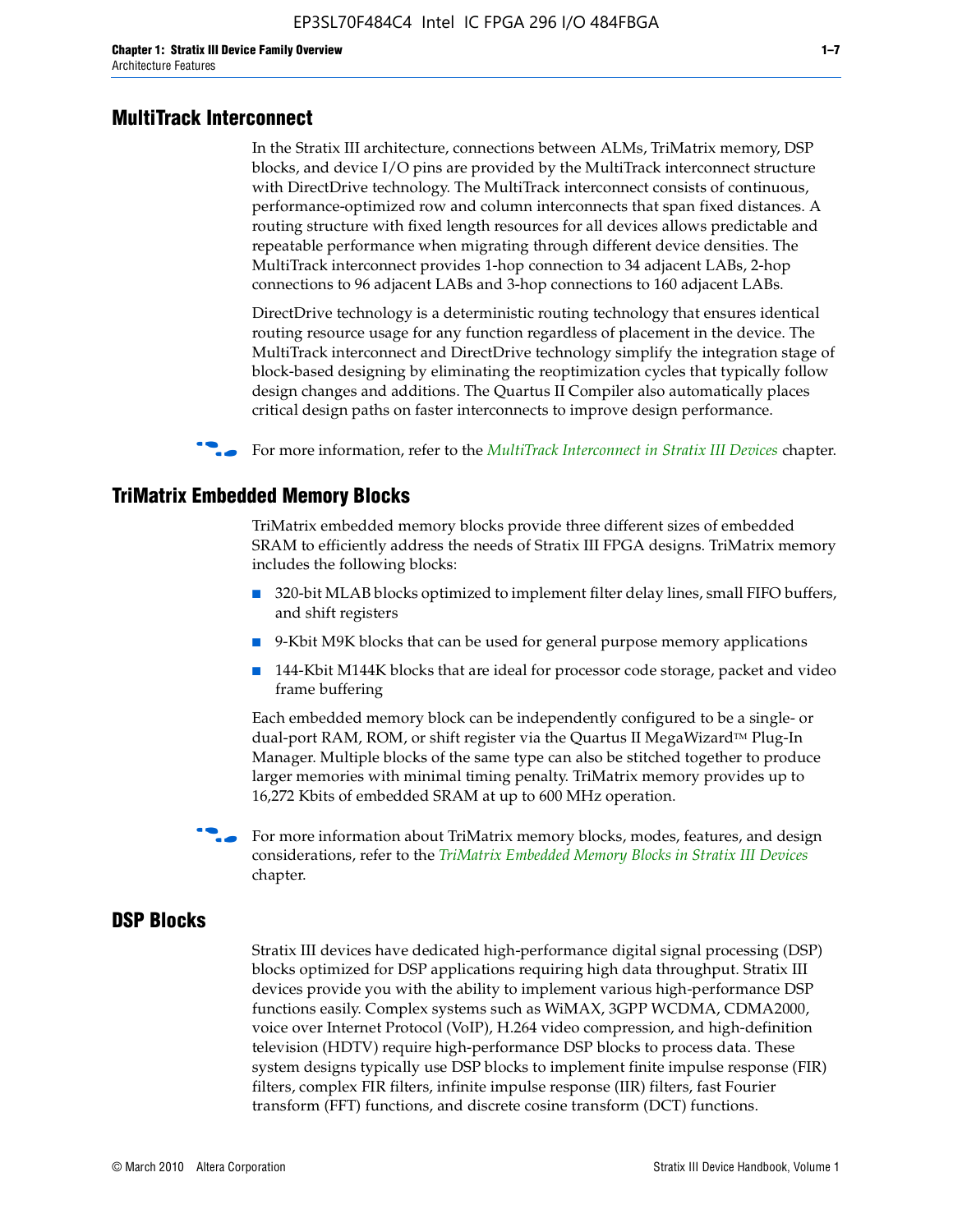Stratix III devices have up to 112 DSP blocks. The architectural highlights of the Stratix III DSP block are the following:

- High-performance, power optimized, fully pipelined multiplication operations
- Native support for 9-bit, 12-bit, 18-bit, and 36-bit word lengths
- Native support for 18-bit complex multiplications
- Efficient support for floating point arithmetic formats (24-bit for Single Precision and 53-bit for Double Precision)
- Signed and unsigned input support
- Built-in addition, subtraction, and accumulation units to efficiently combine multiplication results
- Cascading 18-bit input bus to form tap-delay lines
- Cascading 44-bit output bus to propagate output results from one block to the next block
- Rich and flexible arithmetic rounding and saturation units
- Efficient barrel shifter support
- Loopback capability to support adaptive filtering

DSP block multipliers can optionally feed an adder/subtractor or accumulator in the block depending on user configuration. This option saves ALM routing resources and increases performance, because all connections and blocks are inside the DSP block. Additionally, the DSP Block input registers can efficiently implement shift registers for FIR filter applications, and the Stratix III DSP blocks support rounding and saturation. The Quartus II software includes megafunctions that control the mode of operation of the DSP blocks based on user parameter settings.

f For more information, refer to the *[DSP Blocks in Stratix III Devices](http://www.altera.com/literature/hb/stx3/stx3_siii51005.pdf)* chapter.

#### **Clock Networks and PLLs**

Stratix III devices provide dedicated Global Clock Networks (GCLKs), Regional Clock Networks (RCLKs), and Periphery Clock Networks (PCLKs). These clocks are organized into a hierarchical clock structure that provides up to 104 unique clock domains (16 GCLK + 88 RCLK) within the Stratix III device and allows for up to 38 (16 GCLK + 22 RCLK) unique GCLK/RCLK clock sources per device quadrant.

Stratix III devices deliver abundant PLL resources with up to 12 PLLs per device and up to 10 outputs per PLL. Every output can be independently programmed, creating a unique, customizable clock frequency. Inherent jitter filtration and fine granularity control over multiply, divide ratios, and dynamic phase-shift reconfiguration provide the high-performance precision required in today's high-speed applications. Stratix III PLLs are feature rich, supporting advanced capabilities such as clock switchover, reconfigurable phase shift, PLL reconfiguration, and reconfigurable bandwidth. PLLs can be used for general-purpose clock management supporting multiplication, phase shifting, and programmable duty cycle. Stratix III PLLs also support external feedback mode, spread-spectrum input clock tracking, and post-scale counter cascading.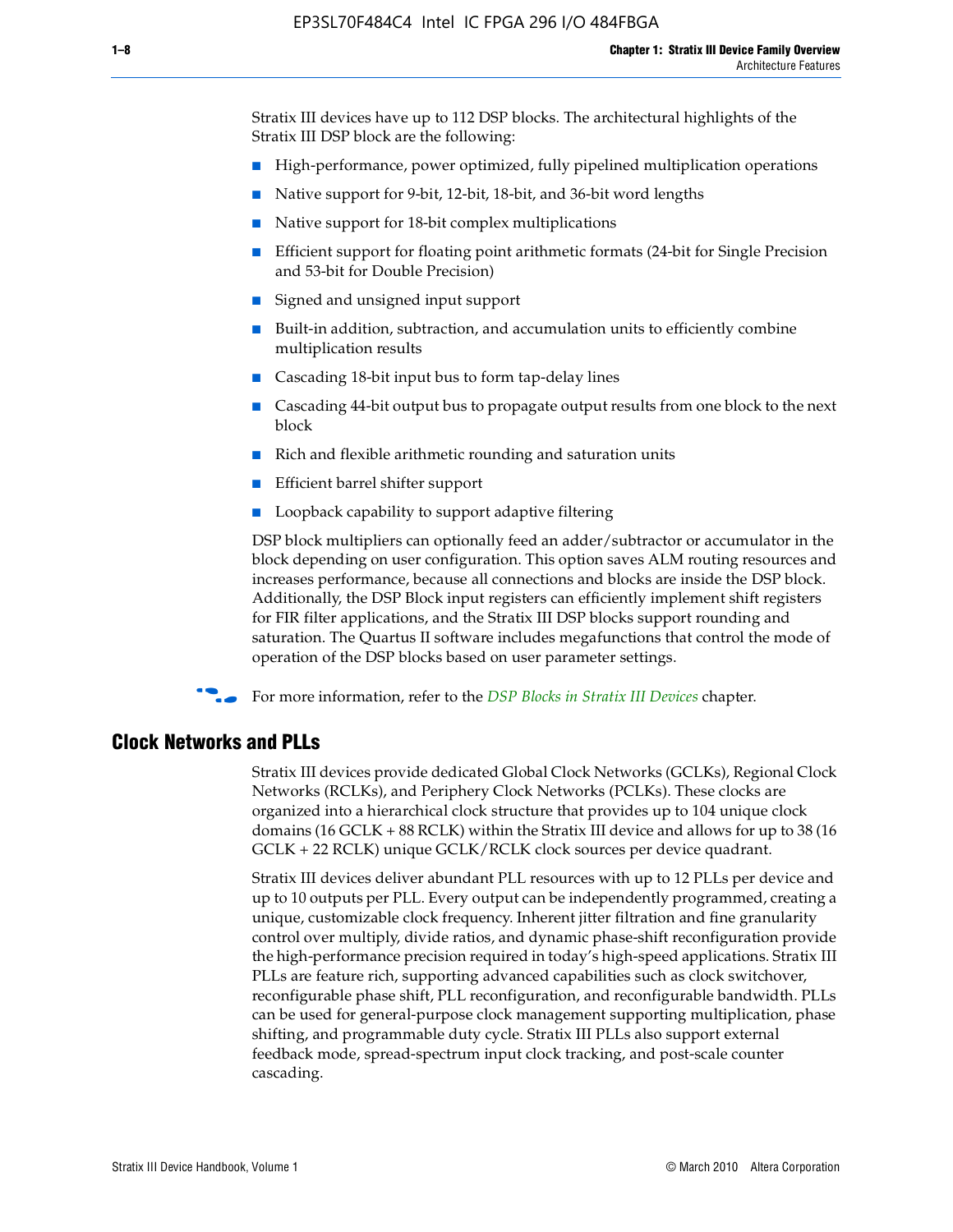f For more information, refer to the *[Clock Networks and PLLs in Stratix III Devices](http://www.altera.com/literature/hb/stx3/stx3_siii51006.pdf)* chapter.

### **I/O Banks and I/O Structure**

Stratix III devices contain up to 24 modular I/O banks, each of which contains 24, 32, 36, 40, or 48 I/Os. This modular bank structure improves pin efficiency and eases device migration. The I/O banks contain circuitry to support external memory interfaces at speeds up to 533 MHz and high-speed differential I/O interfaces meeting up to 1.6 Gbps performance. It also supports high-speed differential inputs and outputs running at speeds up to 800 MHz.

Stratix III devices support a wide range of industry I/O standards, including single-ended, voltage referenced single-ended, and differential I/O standards. The Stratix III I/O supports programmable bus hold, programmable pull-up resistor, programmable slew rate, programmable drive strength, programmable output delay control, and open-drain output. Stratix III devices also support on-chip series  $(R<sub>s</sub>)$  and on-chip parallel  $(R_T)$  termination with auto calibration for single-ended I/O standards and on-chip differential termination  $(R_D)$  for LVDS I/O standards on Left/Right I/O banks. Dynamic OCT is also supported on bi-directional I/O pins in all I/O banks.

**For more information, refer to the** *[Stratix III Device I/O Features](http://www.altera.com/literature/hb/stx3/stx3_siii51007.pdf)* **chapter.** 

# **External Memory Interfaces**

The Stratix III I/O structure has been completely redesigned to provide flexibility and enable high-performance support for existing and emerging external memory standards such as DDR, DDR2, DDR3, QDR II, QDR II+, and RLDRAM II at frequencies of up to 533 MHz.

Packed with features such as dynamic on-chip termination, trace mismatch compensation, read/write leveling, half-rate registers, and 4-to 36-bit programmable DQ group widths, Stratix III I/Os supply the built-in functionality required for rapid and robust implementation of external memory interfaces. Double data-rate support is found on all sides of the Stratix III device. Stratix III devices provide an efficient architecture to quickly and easily fit wide external memory interfaces exactly where you want them.

A self-calibrating soft IP core (ALTMEMPHY), optimized to take advantage of the Stratix III device I/O, along with the Quartus II timing analysis tool (TimeQuest), provide the total solution for the highest reliable frequency of operation across process voltage and temperature.

f For more information about external memory interfaces, refer to the *[External Memory](http://www.altera.com/literature/hb/stx3/stx3_siii51008.pdf)  [Interfaces in Stratix III Devices](http://www.altera.com/literature/hb/stx3/stx3_siii51008.pdf)* chapter.

#### **High-Speed Differential I/O Interfaces with DPA**

Stratix III devices contain dedicated circuitry for supporting differential standards at speeds up to 1.6 Gbps. The high-speed differential I/O circuitry supports the following high-speed I/O interconnect standards and applications: Utopia IV, SPI-4.2, SFI-4, 10 Gigabit Ethernet XSBI, Rapid I/O, and NPSI. Stratix III devices support 2×, 4×, 6×, 7×, 8×, and 10× SERDES modes for high-speed differential I/O interfaces and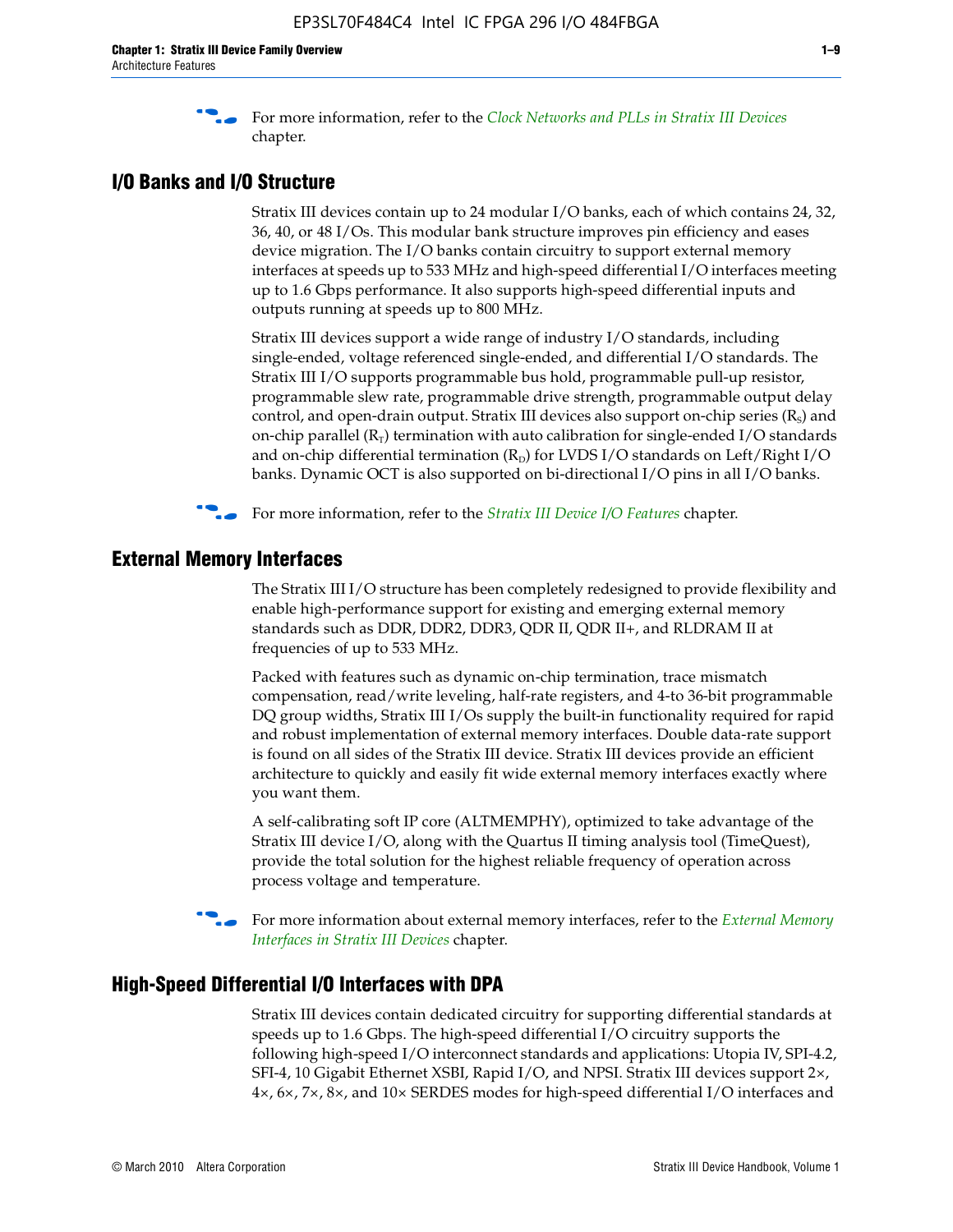4×, 6×, 7×, 8×, and 10× SERDES modes when using the dedicated DPA circuitry. DPA minimizes bit errors, simplifies PCB layout and timing management for high-speed data transfer, and eliminates channel-to-channel and channel-to-clock skew in high-speed data transmission systems. Soft CDR can also be implemented, enabling low-cost 1.6-Gbps clock embedded serial links.

Stratix III devices have the following dedicated circuitry for high-speed differential I/O support:

- Differential I/O buffer
- Transmitter serializer
- Receiver deserializer
- Data realignment
- Dynamic phase aligner (DPA)
- Soft CDR functionality
- Synchronizer (FIFO buffer)
- PLLs

**for more information, refer to the** *High Speed Differential I/O Interfaces with DPA in [Stratix III Devices](http://www.altera.com/literature/hb/stx3/stx3_siii51009.pdf)* chapter.

#### **Hot Socketing and Power-On Reset**

Stratix III devices are hot-socketing compliant. Hot socketing is also known as hot plug-in or hot swap, and power sequencing support without the use of any external devices. Robust on-chip hot-socketing and power-sequencing support ensures proper device operation independent of the power-up sequence. You can insert or remove a Stratix III board in a system during system operation without causing undesirable effects to the running system bus or the board that was inserted into the system.

The hot-socketing feature makes it easier to use Stratix III devices on PCBs that also contain a mixture of 3.3-V, 3.0-V, 2.5-V, 1.8-V, 1.5-V, and 1.2-V devices. With the Stratix III hot socketing feature, you do not need to ensure a specific power-up sequence for each device on the board.

f For more information, refer to the *[Hot Socketing and Power-On Reset in Stratix III](http://www.altera.com/literature/hb/stx3/stx3_siii51010.pdf)  [Device](http://www.altera.com/literature/hb/stx3/stx3_siii51010.pdf)s* chapter.

### **Configuration**

Stratix III devices are configured using one of the following four configuration schemes:

- Fast passive parallel (FPP)
- Fast active serial (AS)
- Passive serial (PS)
- Joint Test Action Group (JTAG)

All configuration schemes use either an external controller (for example, a  $MAX<sup>®</sup>$  II device or microprocessor), a configuration device, or a download cable.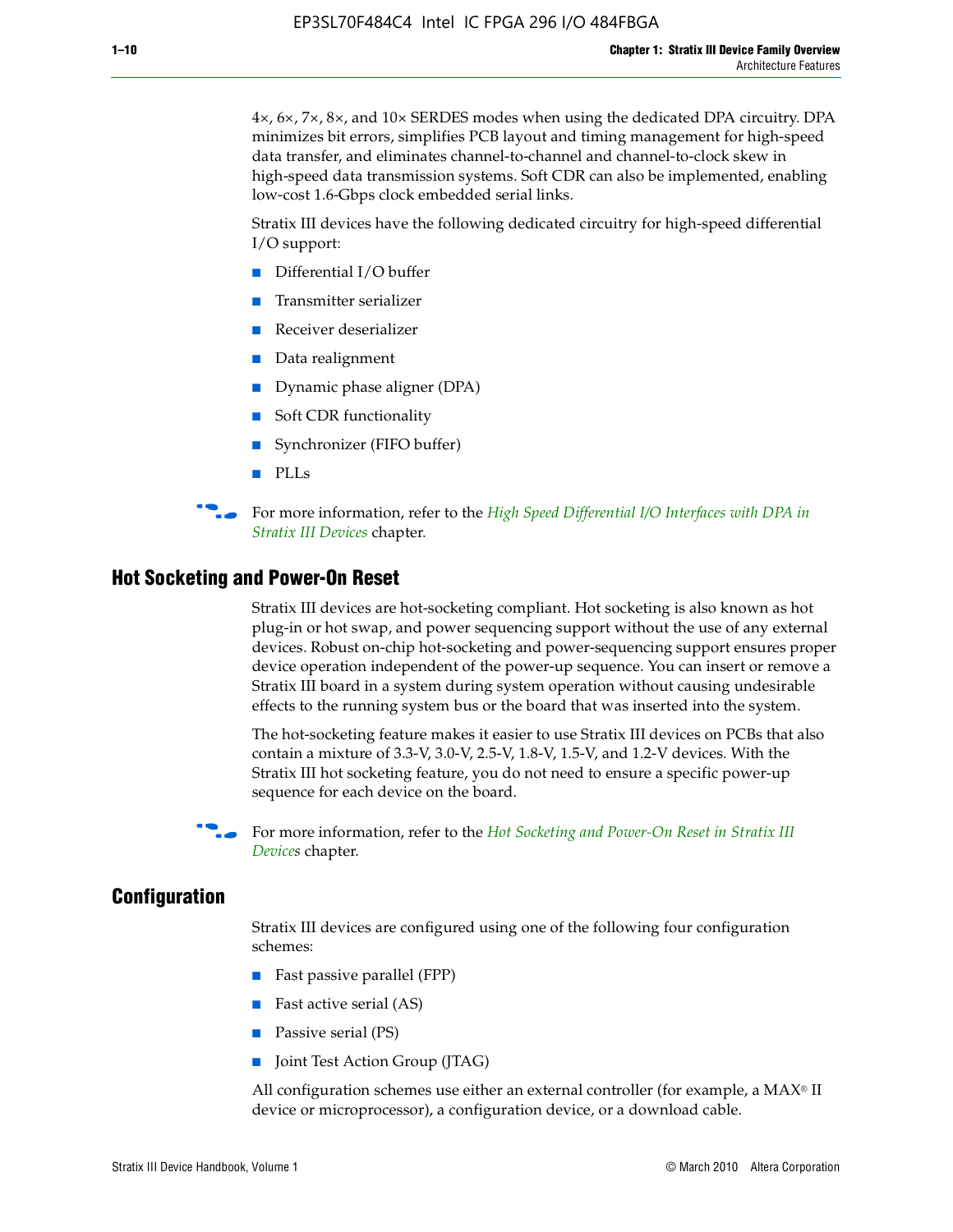Stratix III devices support configuration data decompression, which saves configuration memory space and time. This feature allows you to store compressed configuration data in configuration devices or other memory and transmit this compressed bitstream to Stratix III devices. During configuration, the Stratix III device decompresses the bitstream in real time and programs its SRAM cells.

Stratix III devices support decompression in the FPP when using a MAX II device/microprocessor plus flash, fast AS, and PS configuration schemes. The Stratix III decompression feature is not available in the FPP when using the enhanced configuration device and JTAG configuration schemes.

For more information, refer to the *[Configuring Stratix III Devices](http://www.altera.com/literature/hb/stx3/stx3_siii51011.pdf)* chapter.

# **Remote System Upgrades**

Stratix III devices feature remote system upgrade capability, allowing error-free deployment of system upgrades from a remote location securely and reliably. Soft logic (either the Nios embedded processor or user logic) implemented in a Stratix III device can download a new configuration image from a remote location, store it in configuration memory, and direct the dedicated remote system upgrade circuitry to initiate a reconfiguration cycle. The dedicated circuitry performs error detection during and after the configuration process, and can recover from an error condition by reverting back to a safe configuration image, and provides error status information. This dedicated remote system upgrade circuitry is unique to Stratix series FPGAs and helps to avoid system downtime.



**For more information, refer to the** *[Remote System Upgrades with Stratix III Devices](http://www.altera.com/literature/hb/stx3/stx3_siii51012.pdf)* chapter.

# **IEEE 1149.1 (JTAG) Boundary-Scan Testing**

Stratix III devices support the JTAG IEEE Std. 1149.1 specification. The Boundary-Scan Test (BST) architecture offers the capability to test pin connections without using physical test probes and capture functional data while a device is operating normally. Boundary-scan cells in the Stratix III device can force signals onto pins or capture data from pin or logic array signals. Forced test data is serially shifted into the boundary-scan cells. Captured data is serially shifted out and externally compared to expected results. In addition to BST, you can use the IEEE Std. 1149.1 controller for Stratix III device in-circuit reconfiguration (ICR).

For more information, refer to the *IEEE 1149.1 (JTAG) Boundary Scan Testing in [Stratix III Devices](http://www.altera.com/literature/hb/stx3/stx3_siii51013.pdf)* chapter.

# **Design Security**

Stratix III devices are high-density, high-performance FPGAs with support for 256-bit volatile and non-volatile security keys to protect designs against copying, reverse engineering, and tampering. Stratix III devices have the ability to decrypt a configuration bitstream using the Advanced Encryption Standard (AES) algorithm, an industry standard encryption algorithm that is FIPS-197 certified and requires a 256-bit security key.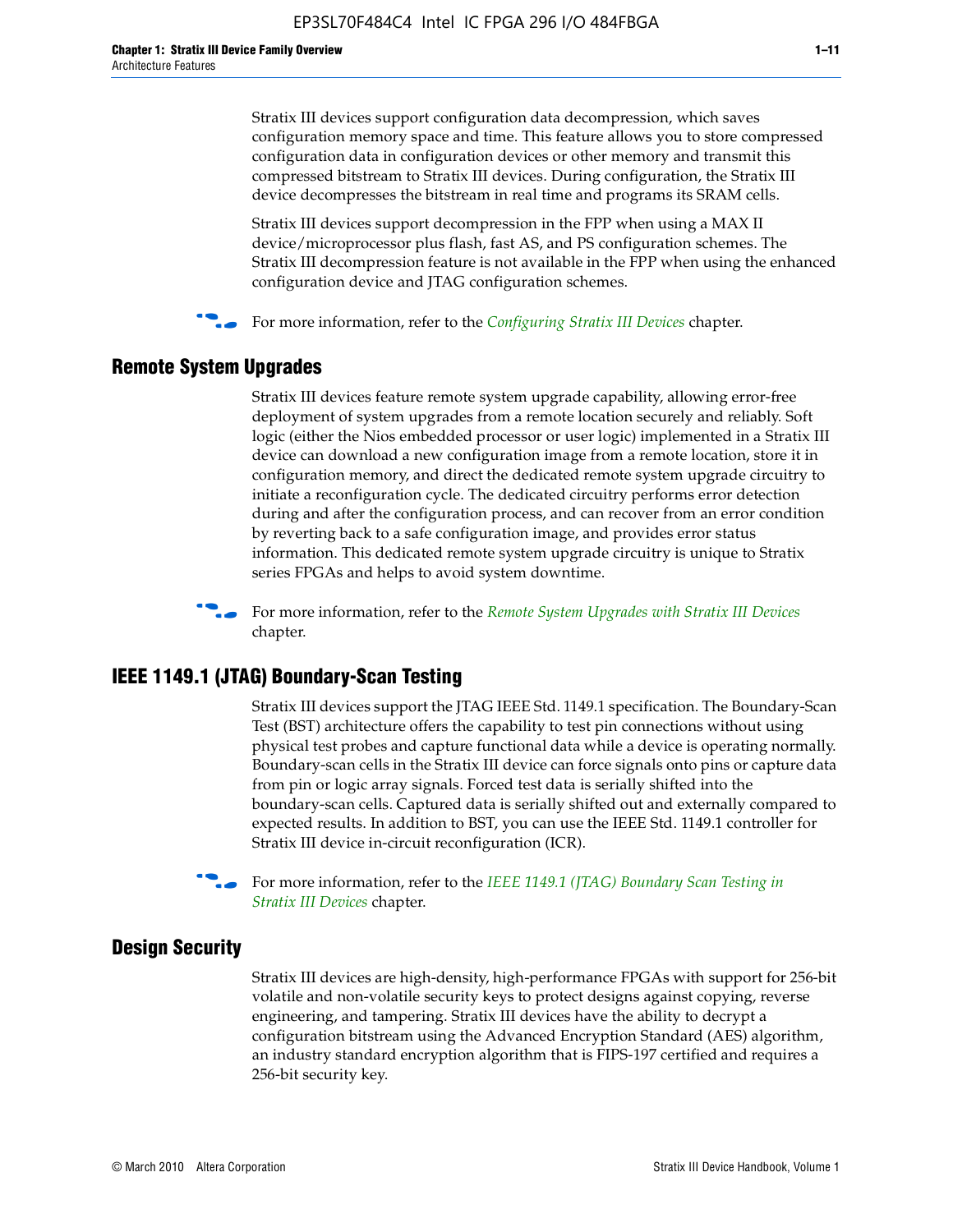The design security feature is available when configuring Stratix III FPGAs using the fast passive parallel (FPP) configuration mode with an external host (such as a MAX II device or microprocessor), or when using fast active serial (AS) or passive serial (PS) configuration schemes.

f For more information about the design security feature, refer to the *[Design Security in](http://www.altera.com/literature/hb/stx3/stx3_siii51014.pdf)  [Stratix III Devices](http://www.altera.com/literature/hb/stx3/stx3_siii51014.pdf)* chapter.

### **SEU Mitigation**

Stratix III devices have built-in error detection circuitry to detect data corruption due to soft errors in the configuration random-access memory (CRAM) cells. This feature allows all CRAM contents to be read and verified continuously during user mode operation to match a configuration-computed CRC value. The enhanced CRC circuit and frame-based configuration architecture allows detection and location of multiple, single, and adjacent bit errors which, in conjunction with a soft circuit supplied as a reference design, allows don't-care soft errors in the CRAM to be ignored during device operation. This provides a steep decrease in the effective soft error rate, increasing system reliability.

On-chip memory block SEU mitigation is also offered using the ninth bit and a configurable megafunction in the Quartus II software for MLAB and M9K blocks while the M144K memory blocks have built-in error correction code (ECC) circuitry.

For more information about the dedicated error detection circuitry, refer to the *SEU [Mitigation in Stratix III Devices](http://www.altera.com/literature/hb/stx3/stx3_siii51015.pdf)* chapter.

#### **Programmable Power**

Stratix III delivers Programmable Power, the only FPGA with user programmable power options balancing today's power and performance requirements. Stratix III devices utilize the most advanced power-saving techniques, including a variety of process, circuit, and architecture optimizations and innovations. In addition, user controllable power reduction techniques provide an optimal balance of performance and power reduction specific for each design configured into the Stratix III FPGA. The Quartus II software (starting from version 6.1) automatically optimizes designs to meet the performance goals while simultaneously leveraging the programmable power-saving options available in the Stratix III FPGA without the need for any changes to the design flow.

For more information about Programmable Power in Stratix III devices, refer to the following documents:

- *[Programmable Power and Temperature Sensing Diode in Stratix III Devices](http://www.altera.com/literature/hb/stx3/stx3_siii51016.pdf)* chapter
- *[AN 437: Power Optimization in Stratix III FPGAs](http://www.altera.com/literature/an/AN437.pdf)*
- *[Stratix III Programmable Power White Paper](http://www.altera.com/literature/wp/wp-01006.pdf)*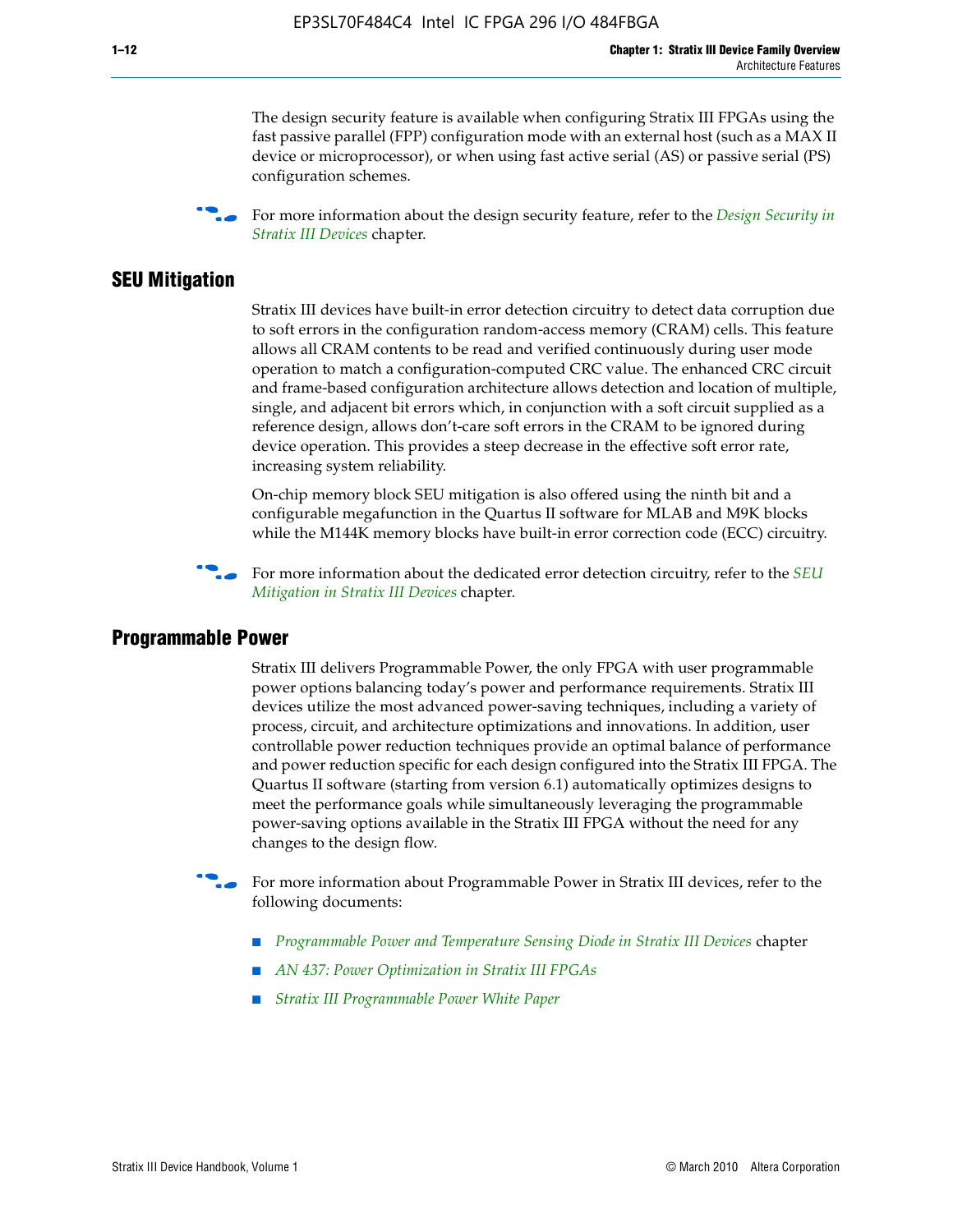# **Signal Integrity**

Stratix III devices simplify the challenge of signal integrity through a number of chip, package, and board level enhancements to enable efficient high-speed data transfer into and out of the device. These enhancements include:

- 8:1:1 user I/O/Gnd/V<sub>cc</sub> ratio to reduce the loop inductance in the package
- Dedicated power supply for each I/O bank, limit of I/Os is 24 to 48 I/Os per bank, to help limit simultaneous switching noise
- Programmable slew-rate support with up to four settings to match desired I/O standard, control noise, and overshoot
- Programmable output-current drive strength support with up to six settings to match desired I/O standard performance
- Programmable output-delay support to control rise/fall times and adjust duty cycle, compensate for skew, and reduce simultaneous switching outputs (SSO) noise
- Dynamic OCT with auto calibration support for series and parallel OCT and differential OCT support for LVDS I/O standard on the left/right banks
- For mor[e](http://www.altera.com/literature/hb/qts/quartusii_handbook.pdf) information about SI support in the Quartus II software, refer to the *[Quartus II Handbook](http://www.altera.com/literature/hb/qts/quartusii_handbook.pdf)*.

For more information about how to use the various configuration, PLL, external memory interfaces, I/O, high-speed differential I/O, power, and JTAG pins, refer to the *[Stratix III Device Family Pin Connection Guidelines](http://www.altera.com/literature/dp/stx3/PCG-01004.pdf)*.

# **Reference and Ordering Information**

The following section describes Stratix III device software support and ordering information.

# **Software Support**

Stratix III devices are supported by the Altera Quartus II design software, version 6.1 and later, which provides a comprehensive environment for system-on-a-programmable-chip (SOPC) design. The Quartus II software includes HDL and schematic design entry, compilation and logic synthesis, full simulation and advanced timing analysis, SignalTap® II logic analyzer, and device configuration.

**for more information about the [Quartus II](http://www.altera.com/literature/hb/qts/quartusii_handbook.pdf) software features, refer to the** *Quartus II* **<b>For all 2** *[Handbook](http://www.altera.com/literature/hb/qts/quartusii_handbook.pdf)*.

The Quartus II software supports a variety of operating systems. The specific operating system for the Quartus II software can be obtained from the Quartus II **Readme.txt** file or the *[Operating System Support](http://www.altera.com/support/software/os_support/oss-index.html)* section of the Altera website. It also supports seamless integration with industry-leading EDA tools through the NativeLink® interface.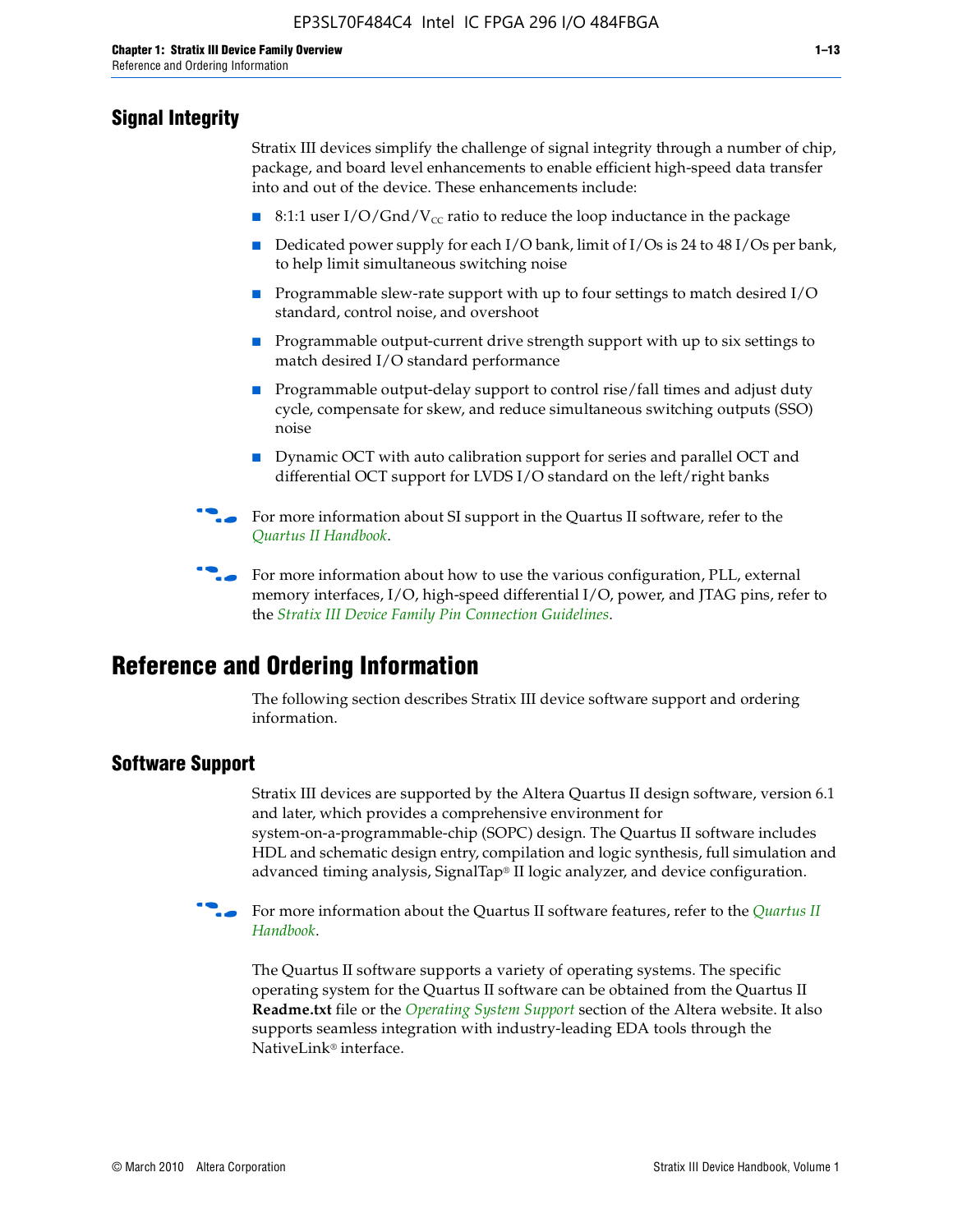# **Ordering Information**

Figure 1–1 shows the ordering codes for Stratix III devices.

For more information about a specific package, refer to the *Stratix III Device Package [Information](http://www.altera.com/literature/hb/stx3/stx3_siii51017.pdf)* chapter.





# **[C](http://www.altera.com/literature/hb/stx3/stx3_siii51012.pdf)hapter Revision History**

Table 1–6 lists the revision history for this chapter.

| <b>Table 1–6.</b> Chapter Revision History (Part 1 of 2) |  |  |  |  |  |
|----------------------------------------------------------|--|--|--|--|--|
|----------------------------------------------------------|--|--|--|--|--|

| <b>Date</b>       | <b>Version</b> | <b>Changes Made</b>                                          |
|-------------------|----------------|--------------------------------------------------------------|
|                   |                | Updated for the Quartus II software version 9.1 SP2 release: |
| <b>March 2010</b> | 1.8            | <b>u</b> Updated Table $1-2$ .                               |
|                   |                | ■ Updated "I/O Banks and I/O Structure" section.             |
| May 2009          | 1.7            | Updated "Software" and "Signal Integrity" sections.          |
|                   |                | Updated "Features" section.                                  |
| February 2009     | 1.6            | <b>u</b> Updated Table $1-1$ .                               |
|                   |                | Removed "Referenced Documents" section.                      |
|                   |                | ■ Updated "Features" section.                                |
| October 2008      | 1.5            | ■ Updated Table 1–1 and Table 1–5.                           |
|                   |                | <b>Updated New Document Format.</b>                          |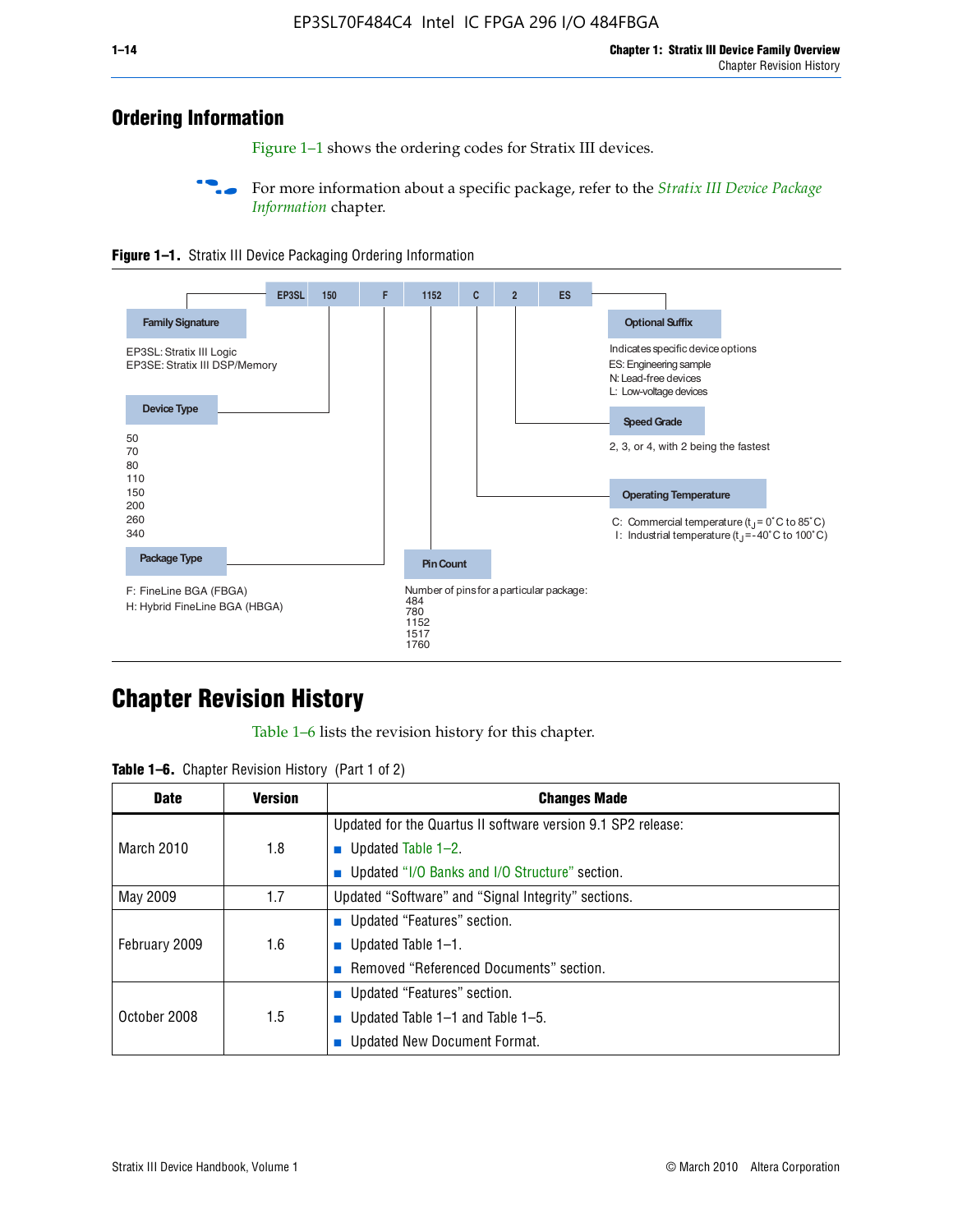| <b>Date</b>   | <b>Version</b> | <b>Changes Made</b>                                                                             |
|---------------|----------------|-------------------------------------------------------------------------------------------------|
|               |                | <b>Updated "Introduction".</b>                                                                  |
|               |                | $\blacksquare$ Updated Table 1-1.                                                               |
|               | 1.4            | Updated Table 1-2.                                                                              |
| May 2008      |                | Added Table 1-5.<br><b>COL</b>                                                                  |
|               |                | ■ Updated "Reference and Ordering Information".                                                 |
|               |                | Updated package type information in Figure 1-1.                                                 |
| November 2007 | 1.3            | ■ Updated Table $1-1$ .                                                                         |
|               |                | ■ Updated Table $1-2$ .                                                                         |
|               |                | Minor typo fixes.<br>$\mathcal{L}_{\mathcal{A}}$                                                |
| October 2007  | 1.2            | Added Table 1-4.<br><b>COL</b>                                                                  |
|               |                | Added section "Referenced Documents".                                                           |
|               |                | Added live links for references.                                                                |
| May 2007      | 1.1            | Minor formatting changes, fixed PLL numbers and ALM, LE and MLAB bit counts in<br>Table $1-1$ . |
| November 2006 | 1.0            | Initial Release.                                                                                |